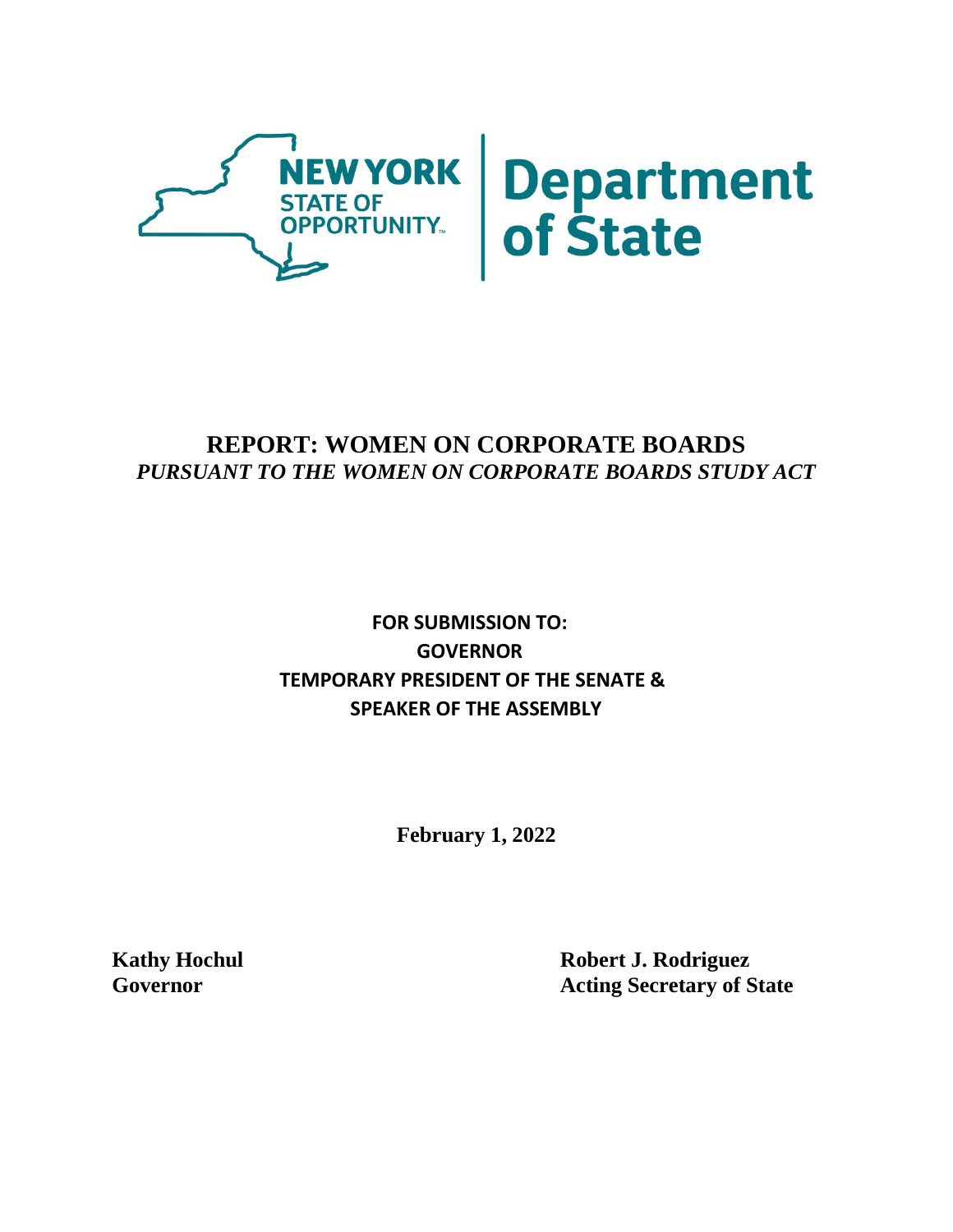#### **INTRODUCTION**

Section 408 of the Business Corporation Law requires domestic and foreign business corporations authorized to do business in New York to a file a biennial statement with the New York State, Department of State ("DOS"). Prior to adoption of the Women on Corporate Boards Study Act (the "Act"), biennial statements contained the following information: (i) the name and business address of the corporation's chief executive officer, (ii) the street address of the corporation's principal executive office and (3) the address to which DOS shall forward copies of process accepted on behalf of the corporation. Pursuant to the Act, biennial statements filed on or after June 27, 2020 must also include the number of directors constituting the corporation's board and the number of women directors on its board.

In compliance with the Act, DOS in collaboration with the Department of Taxation and Finance has studied the number of women directors who serve on the boards of directors of domestic and foreign corporations authorized to do business in New York. This report covers the period June 27, 2020 through December 31, 2021. According to the records of the Department of State, there were 1,422,838 existing domestic business corporations and foreign business corporations authorized to do business in New York State as of December 31, 2021.

## **NUMBER OF WOMEN DIRECTORS ON CORPORATE BOARDS**

From June 27, 2020 through December 31, 2020, 40,428 biennial statements were filed with the Department of State by domestic and foreign business corporations. The total number of directors constituting the boards of such corporations was 78,642 and the total number women directors on such boards was 20,480. Accordingly, 26.04% of directors serving on the boards of such corporations were women.<sup>1</sup>

From January 1, 2021 through December 31, 2021, 68,489 biennial statements were filed with the Department of State by domestic and foreign business corporations. The total number of directors constituting the boards of such corporations was 74,351and the total number women directors on such boards was 19,011. Accordingly, 25.57% of directors serving on the boards of such corporations were women<sup>2</sup>.

 $2$  This percentage is based on the assumption there are no vacancies on the boards of the corporations.



 $1$  This percentage is based on the assumption there are no vacancies on the boards of the corporations.